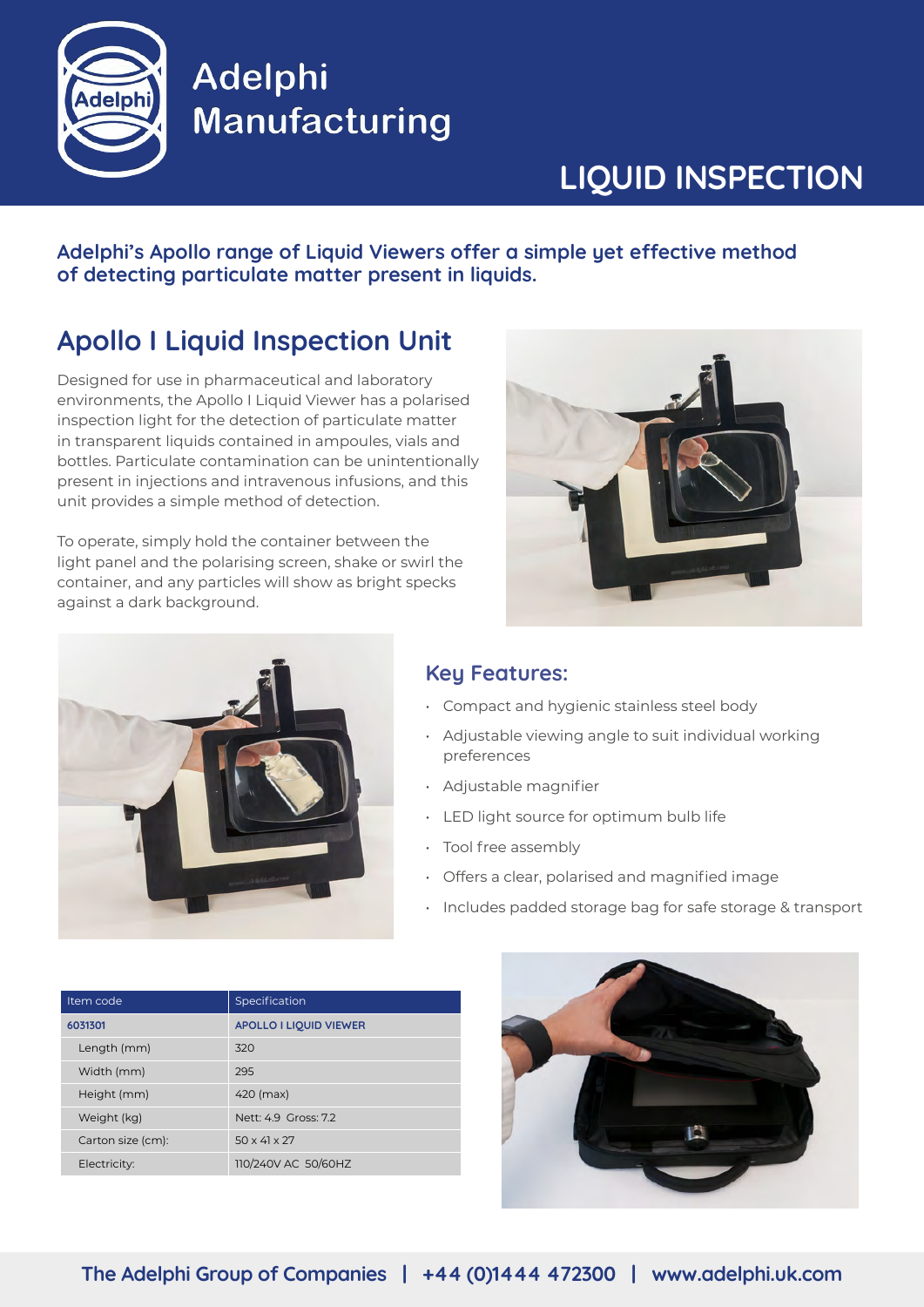



### **Apollo II Liquid Inspection Unit (for transparent glass)**

Designed for use in pharmaceutical and laboratory environments, the Apollo II Liquid Viewer provides a simple method for the detection of visible particles in ampoules, vials, and bottles.

The unit is operated by simply swirling each individual container in front of both panels, and observing for any particulate contamination (other than air bubbles) unintentionally present in the solution. In front of the black panel, light coloured particulates will be visible, and in front of the white panel, dark coloured particulates will be visible.

This unit conforms to the European Pharmacopoeia Specification 2.9.20 and to the US Pharmacopoeia – USP chapter 41, section 6.1.



| Item code         | Specification                  |
|-------------------|--------------------------------|
| 6031511           | <b>APOLLO II LIQUID VIEWER</b> |
| Length (mm)       | 714                            |
| Width (mm)        | 420                            |
| Height (mm)       | 450                            |
| Weight (kg)       | Nett: 10 Gross: 79             |
| Carton size (cm): | 76 x 52.5 x 26.5               |
| Electricity:      | 100/240V AC 50/60HZ            |

#### **Key Features:**

- Adjustable lamp unit for comfortable working height
- Uses two energy efficient LED lamps.
- Fold up frame for space saving and easy storage the inspection surfaces fold together to reduce the chance of damage.
- Removable diffuser for use with coloured glass.
- Conforms to European Pharmacopoeia 2.9.20 and to the US Pharmacopoeia - USP chapter 41 (1790), section 6.1.
- Intuitive assembly with no tools required.





## **LIQUID INSPECTION LIQUID INSPECTION**

### **Apollo II High Intensity Liquid Inspection Unit (for coloured glass)**

The Apollo II - High Intensity specification - is ideal for coloured glass containers. It uses three LED bulbs, giving a light level of 8,000 – 10,000 lux.

Supporting IQ/OQ documentation can be supplied upon request.

User manuals are available in English, French, German, Spanish, Dutch and Czech – additional languages are also available upon request.



Supporting IQ/OQ documentation can be supplied upon request.



## **Apollo II Dimmable Liquid Inspection Unit**

This unit also conforms to the European Pharmacopoeia Specification 2.9.20 and to the US Pharmacopoeia - USP chapter 41 (1790), section 6.1.



The Apollo II - Dimmable specification - offers all the benefits of the Apollo II, as well as additionally enabling light level adjustment by dimmer control. It also allows adjustable position of the light box in the range of 1,200 Lux up to 3,500 lux, depending on the light in the room.